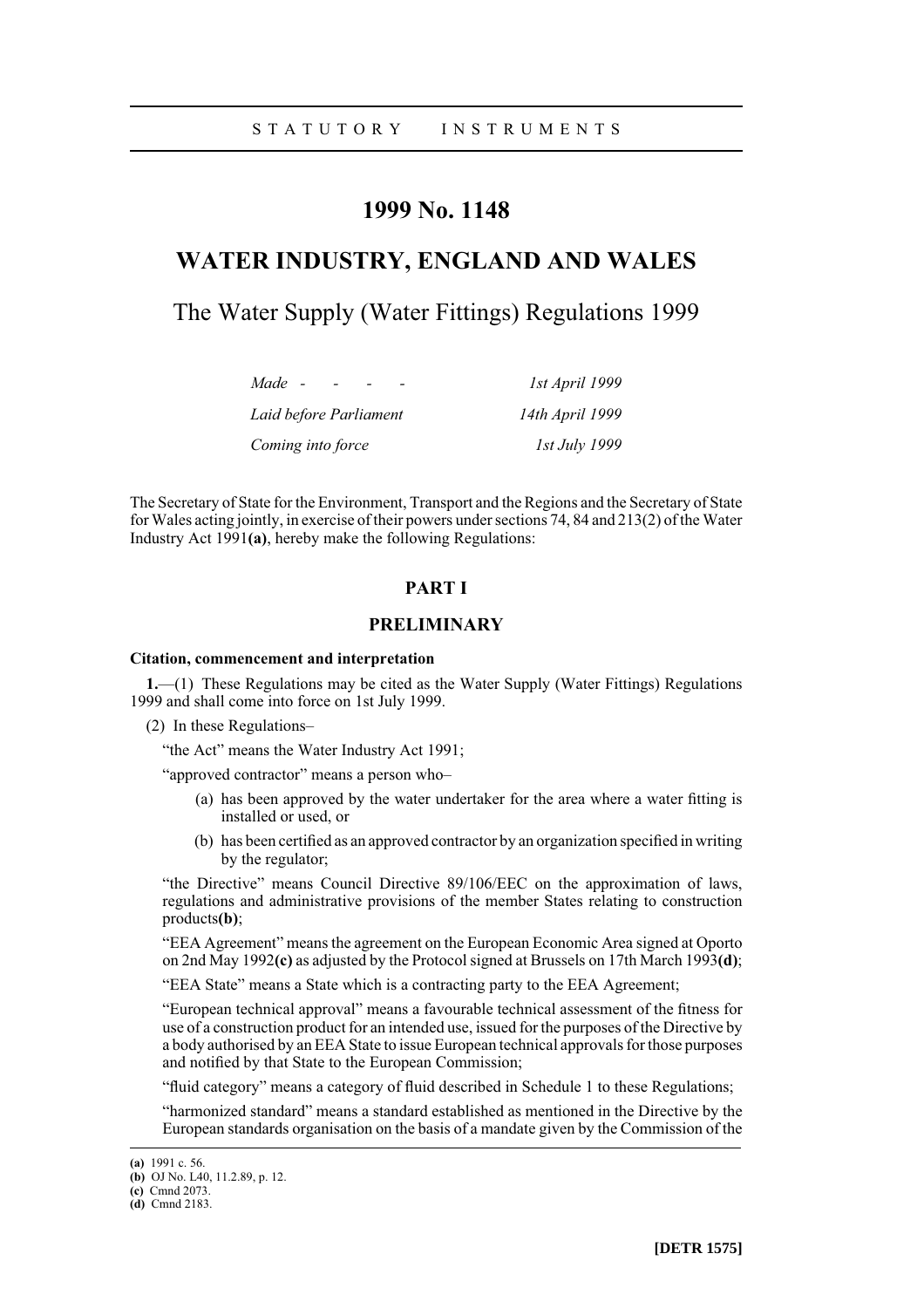European Economic Community and published by the Commission in the Official Journal of the European Communities;

"material change of use" means a change in the purpose for which, or the circumstances in which, premises are used, such that after that change the premises are used (where previously they were not so used)–

- (i) as a dwelling;
- (ii) as an institution;
- (iii) as a public building; or
- (iv) for the purposes of the storage or use of substances which if mixed with water result in a fluid which is classified as either fluid category 4 or 5;

"regulator" means–

- (a) in relation to any water undertakers whose area of appointment is wholly or mainly in Wales and their area of appointment, the National Assembly of Wales;
- (b) in relation to all other water undertakers and their area of appointment, the Secretary of State;

"supply pipe" means so much of any service pipe as is not vested in the water undertaker;

and paragraph 1 of Schedule 2 has effect for the purposes of that Schedule.

#### **Application of Regulations**

**2.**—(1) Subject to the following provisions of this regulation, these Regulations apply to any water fitting installed or used, or to be installed or used, in premises to which water is or is to be supplied by a water undertaker.

(2) These Regulations do not apply to a water fitting installed or used, or to be installed or used, in connection with water supplied for purposes other than domestic or food production purposes, provided that–

- (a) the water is metered;
- (b) the supply of the water is for a period not exceeding one month, or, with the written consent of the water undertaker, three months; and
- (c) no water can return through the meter to any pipe vested in a water undertaker.

(3) Except for the purposes of paragraph 14 of Schedule 2 (prevention of cross connection to unwholesome water), these Regulations do not apply to water fittings which are not connected or to be connected to water supplied by a water undertaker.

(4) Nothing in these Regulations shall require any person to remove, replace, alter, disconnect or cease to use any water fitting which was lawfully installed or used, or capable of being used, before 1st July 1999.

### **PART II**

#### **REQUIREMENTS**

#### **Restriction on installation etc. of water fittings**

**3.**—(1) No person shall–

- (a) instal a water fitting to convey or receive water supplied by a water undertaker, or alter, disconnect or use such a water fitting; or
- (b) cause or permit such a water fitting to be installed, altered, disconnected or used,

in contravention of the following provisions of this Part.

(2) No water fitting shall be installed, connected, arranged or used in such a manner that it causes or is likely to cause–

- (i) waste, misuse, undue consumption or contamination of water supplied by a water undertaker; or
- (ii) the erroneous measurement of water supplied by a water undertaker.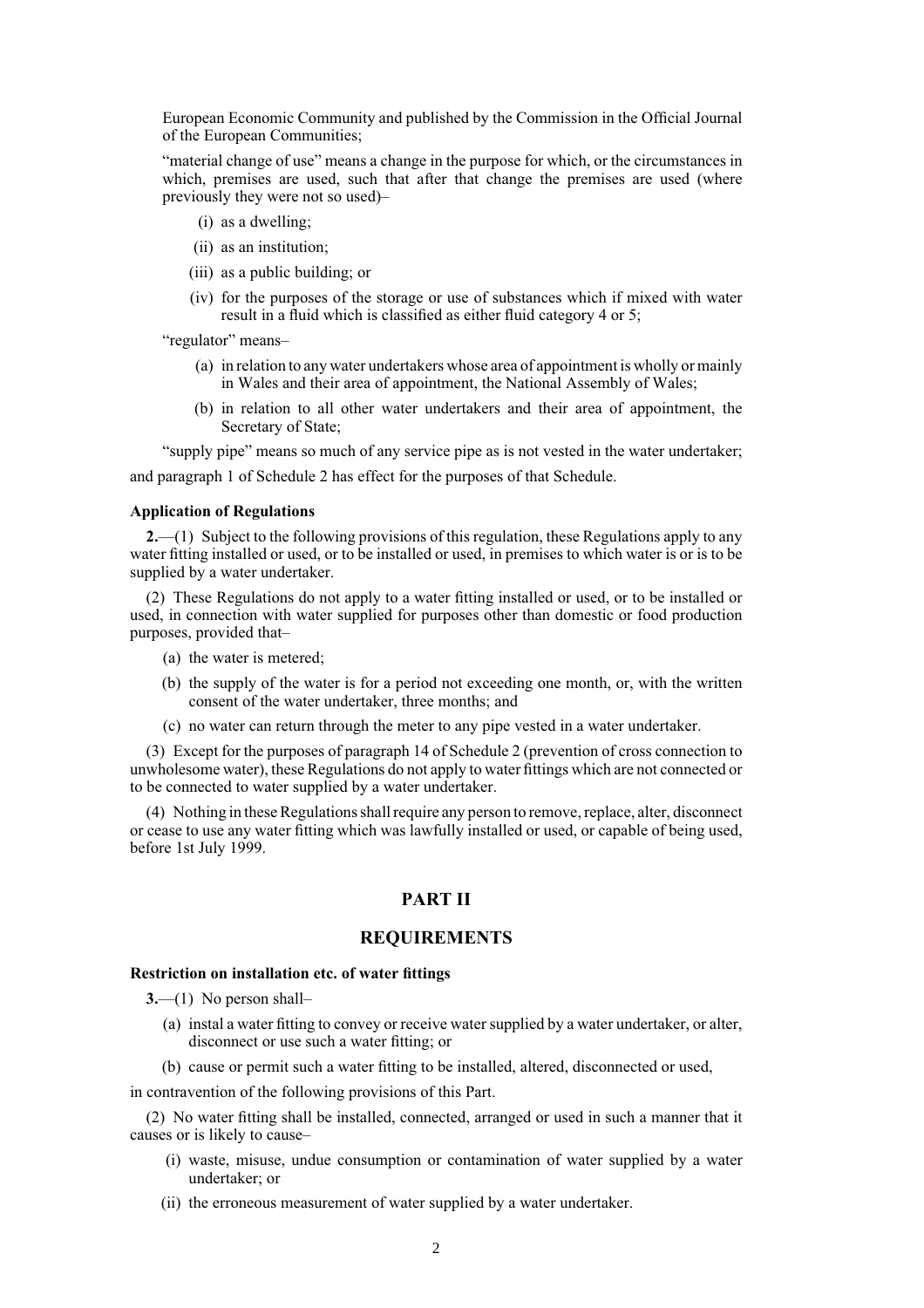(3) No water fitting shall be installed, connected, arranged or used which by reason of being damaged, worn or otherwise faulty, causes or is likely to cause–

- (i) waste, misuse, undue consumption or contamination of water supplied by a water undertaker; or
- (ii) the erroneous measurement of water supplied by a water undertaker.

#### **Requirements for water fittings etc.**

**4.**—(1) Every water fitting shall–

- (a) be of an appropriate quality and standard; and
- (b) be suitable for the circumstances in which it is used.

(2) For the purposes of this regulation, a water fitting is of an appropriate quality or standard only if–

- (a) it bears an appropriate CE marking in accordance with the Directive;
- (b) it conforms to an appropriate harmonized standard or European technical approval;
- (c) it conforms to an appropriate British Standard or some other national specification of an EEA State which provides an equivalent level of protection and performance; or
- (d) it conforms to a specification approved by the regulator.

(3) Every water fitting shall comply with the requirements of Schedule 2 to these Regulations as it applies to that fitting.

(4) Where any requirement of Schedule 2 relates to a water system, every water fitting which forms part of that system shall be fitted or, as the case may be, altered or replaced so as to comply with that requirement.

(5) Every water fitting shall be installed, connected, altered, repaired or disconnected in a workmanlike manner.

(6) For the purposes of this regulation, a water fitting is installed, connected, altered, repaired or disconnected in a workmanlike manner only if the work is carried out so as to conform–

- (a) to an appropriate British Standard, a European technical approval or some other national specification of an EEA State which provides an equivalent level of protection and performance;
- (b) to a specification approved by the regulator; or
- (c) to a method of installation approved by the water undertaker.

## **Notification**

**5.**—(1) Subject to paragraph (2), any person who proposes to instal a water fitting in connection with any of the operations listed in the Table below–

- (a) shall give notice to the water undertaker that he proposes to begin work;
- (b) shall not begin that work without the consent of that undertaker which shall not be withheld unreasonably; and
- (c) shall comply with any conditions to which the undertaker's consent is subject.

## **TABLE**

| 1. The erection of a building or other structure, not being a pond or swimming pool. |
|--------------------------------------------------------------------------------------|
| 2. The extension or alteration of a water system on any premises other than a house. |
|                                                                                      |

3. A material change of use of any premises.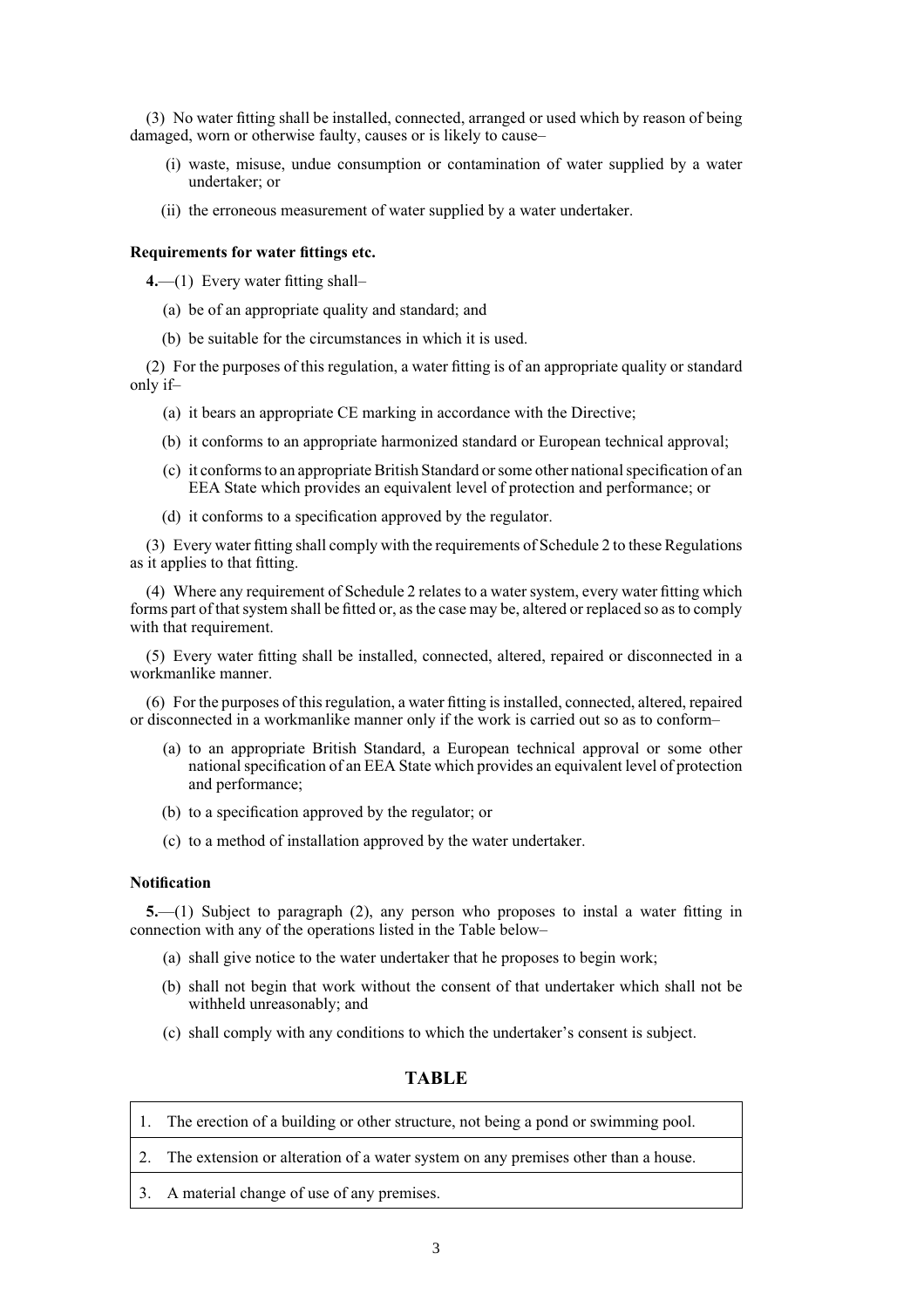- 4. The installation of–
	- (a) a bath having a capacity, as measured to the centre line of overflow, of more than 230 litres;
	- (b) a bidet with an ascending spray or flexible hose;
	- (c) a single shower unit (which may consist of one or more shower heads within a single unit), not being a drench shower installed for reasons of safety or health, connected directly or indirectly to a supply pipe which is of a type specified by the regulator;
	- (d) a pump or booster drawing more than 12 litres per minute, connected directly or indirectly to a supply pipe;
	- (e) a unit which incorporates reverse osmosis;
	- (f) a water treatment unit which produces a waste water discharge or which requires the use of water for regeneration or cleaning;
	- (g) a reduced pressure zone valve assembly or other mechanical device for protection against a fluid which is in fluid category 4 or 5;
	- (h) a garden watering system unless designed to be operated by hand; or
	- (i) any water system laid outside a building and either less than 750mm or more than 1350mm below ground level.
- 5. The construction of a pond or swimming pool with a capacity greater than 10,000 litres which is designed to be replenished by automatic means and is to be filled with water supplied by a water undertaker.

(2) This regulation does not apply to the installation by an approved contractor of a water fitting falling within paragraph 2,  $4(b)$  or  $4(g)$  in the Table.

- (3) The notice required by paragraph (1) shall include or be accompanied by–
	- (a) the name and address of the person giving the notice, and (if different) the name and address of the person on whom notice may be served under paragraph (4) below;
	- (b) a description of the proposed work or material change of use, and
	- (c) particulars of the location of the premises to which the proposal relates, and the use or intended use of those premises;
	- (d) except in the case of a fitting falling within paragraph  $(1)(d)(iii)$ –(v) or  $(1)(e)$  above–
		- (i) a plan of those parts of the premises to which the proposal relates, and
		- (ii) a diagram showing the pipework and fitting to be installed; and
	- (e) where the work is to be carried out by an approved contractor, the name of the contractor.

(4) The water undertaker may withhold consent required under paragraph (1), or grant it subject to conditions, by a notice given before the expiry of the period of ten working days commencing with the day on which notice under that paragraph was given.

(5) If no notice is given by the water undertaker within the period mentioned in paragraph (4), the consent required under paragraph (1) shall be deemed to have been granted unconditionally.

#### **Contractor's certificate**

**6.**—(1) Where a water fitting is installed, altered, connected or disconnected by an approved contractor, the contractor shall upon completion of the work furnish a signed certificate stating whether the water fitting complies with the requirements of these Regulations to the person who commissioned the work.

(2) In the case of a fitting for which notice is required under paragraph 5 above, the contractor shall send a copy of the certificate to the water undertaker.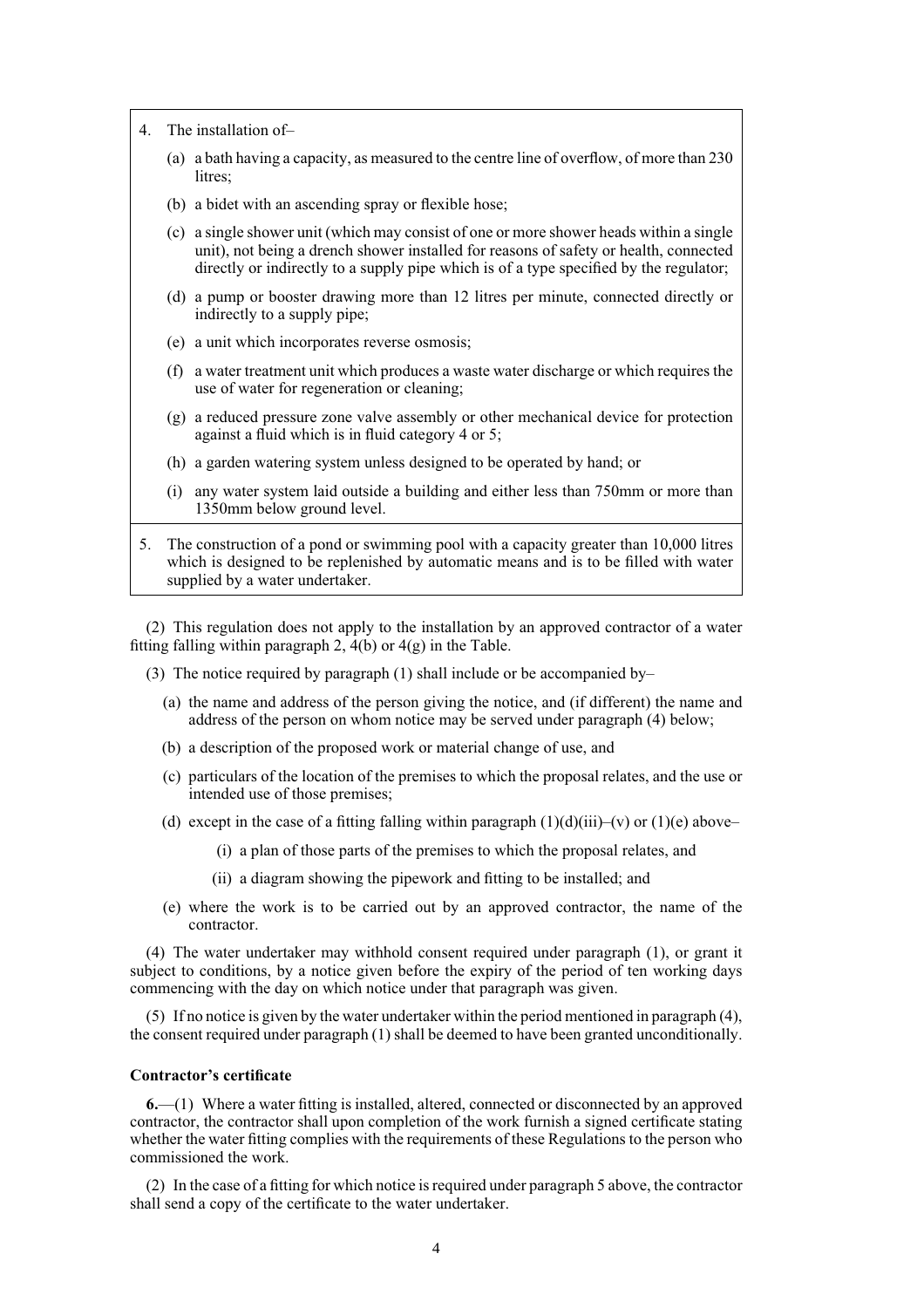## **PART III**

## **ENFORCEMENT ETC.**

#### **Penalty for contravening regulations**

**7.**—(1) Subject to the following provisions of this regulation, a person who–

- (a) contravenes any of the provisions of regulation  $3(1)$ , (2) or (3) or  $6(1)$  or (2);
- (b) commences an operation listed in the Table in regulation 5(1) without giving the notice required by that paragraph;
- (c) commences an operation listed in the Table in regulation 5(1) without the consent required by that paragraph; or
- (d) carries out an operation listed in the Table in regulation  $5(1)$  in breach of a condition imposed under regulation 5(4);

is guilty of an offence and liable on summary conviction to a fine not exceeding level 3 on the standard scale.

(2) In any proceedings against an owner or occupier for an offence under paragraph (1) which is based on the installation, alteration, repair, connection or disconnection of a water fitting, it shall be a defence to prove–

- (a) that the work in question was carried out by or under the direction of an approved contractor, and
- (b) that the contractor certified to the person who commissioned that work that the water fitting complied with the requirements of these Regulations.

#### **Modification of section 73 of the Act**

**8.** In section 73 of the Act (offences of contaminating, wasting and misusing water etc.), after subsection (1) there shall be inserted:–

- "(1A) In any proceedings under subsection (1) above it shall be a defence to prove–
	- (a) that the contamination or likely contamination, or the wastage, misuse or undue consumption, was caused (wholly or mainly) by the installation, alteration, repair or connection of the water fitting on or after 1st July 1999;
	- (b) that the works were carried out by or under the direction of an approved contrator within the meaning of the Water Supply (Water Fittings) Regulations 1999; and
	- (c) that the contractor certified to the person who commissioned those works that the water fitting complied with the requirements of those regulations."

#### **Inspections, measurements and tests**

**9.** Any person designated in writing–

- (a) for the purposes of section 74(4) or 170(3), by a water undertaker, or
- (b) for the purposes of section 84(2), by any local authority,

may carry out such inspections, measurements and tests on premises entered by that person or on water fittings or other articles found on any such premises, and take away such samples of water or of any land, and such water fittings and other articles, as that person may consider necessary for the purposes for which those premises were entered.

#### **Enforcement**

**10.**—(1) A water undertaker shall enforce the requirements of these Regulations in relation to the area for which it holds an appointment under Part I of the Act.

(2) The duty of a water undertaker under this regulation shall be enforceable under section 18 of the Act–

- (a) by the regulator; or
- (b) with the consent of or in accordance with a general authorisation given by the regulator, by the Director.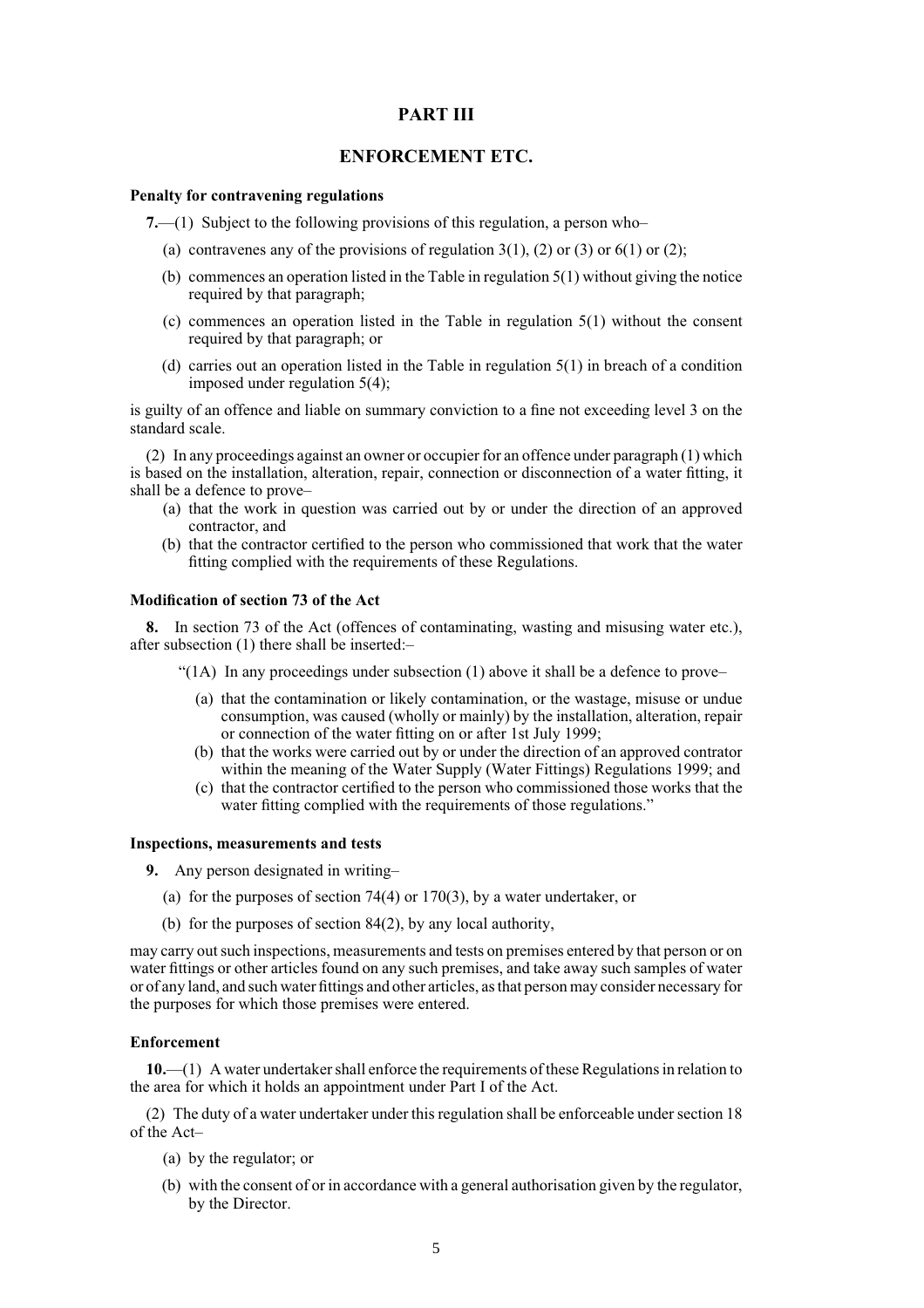#### **Relaxation of requirements**

**11.**—(1) Where a water undertaker considers that any requirement of Schedule 2 to these Regulations would be inappropriate in relation to a particular case, the undertaker may apply to the regulator to authorise a relaxation of that requirement.

(2) The water undertaker shall give notice of any proposed relaxation in such manner and to such persons as the regulator may direct.

(3) The regulator may grant the authorisation applied for with such modifications and subject to such conditions as he thinks fit.

(4) The regulator shall not grant an authorisation before the expiration of one month from the giving of the notice, and shall take into consideration any objection which may have been received by him.

(5) A water undertaker to whom an authorisation is granted under paragraph (3) in a particular case may relax the requirements of Schedule 2 in that case in accordance with the terms of that authorisation.

#### **Approval by the regulator or the water undertaker**

**12.**—(1) Before approving a specification under regulation 4 or under Schedule 2, the regulator shall consult–

- (a) every water undertaker;
- (b) such trade associations as he considers appropriate; and
- (c) such organisations appearing to him to be concerned with the interests of water users as he considers appropriate.

(2) Where the regulator approves a specification under regulation 4 or under Schedule 2, he shall give notice of the approval to all persons who were consulted under paragraph (1) and shall publish it in such manner as he considers appropriate.

(3) Where the water undertaker approves a method of installation under regulation 4, the undertaker shall give notice of the approval to the regulator and shall publish it in such manner as the undertaker considers appropriate.

(4) This regulation applies to the revocation or modification of an approval as it applies to the giving of that approval.

#### **Disputes**

**13.** Any dispute between a water undertaker and a person who has installed or proposes to instal a water fitting–

- (a) as to whether the water undertaker has unreasonably withheld consent, or attached unreasonable conditions, under regulation 5 above; or
- (b) as to whether the water undertaker has unreasonably refused to apply to the regulator for a relaxation of the requirements of these Regulations,

shall be referred to arbitration by a single arbitrator to be appointed by agreement between the parties or, in default of agreement, by the regulator.

#### **Revocation of byelaws**

**14.** The byelaws referred to in column (2) of Schedule 3, being made or having effect as if made by the water undertakers referred to in column (1) of Schedule 3 under section 17 of the Water Act 1945**(a)**, are hereby revoked.

Signed by authority of the Secretary of State for the Environment, Transport and the Regions

*Michael Meacher* Minister of State, Department of the Environment, 31st March 1999 Transport and the Regions

**<sup>(</sup>a)** 1945 c. 42.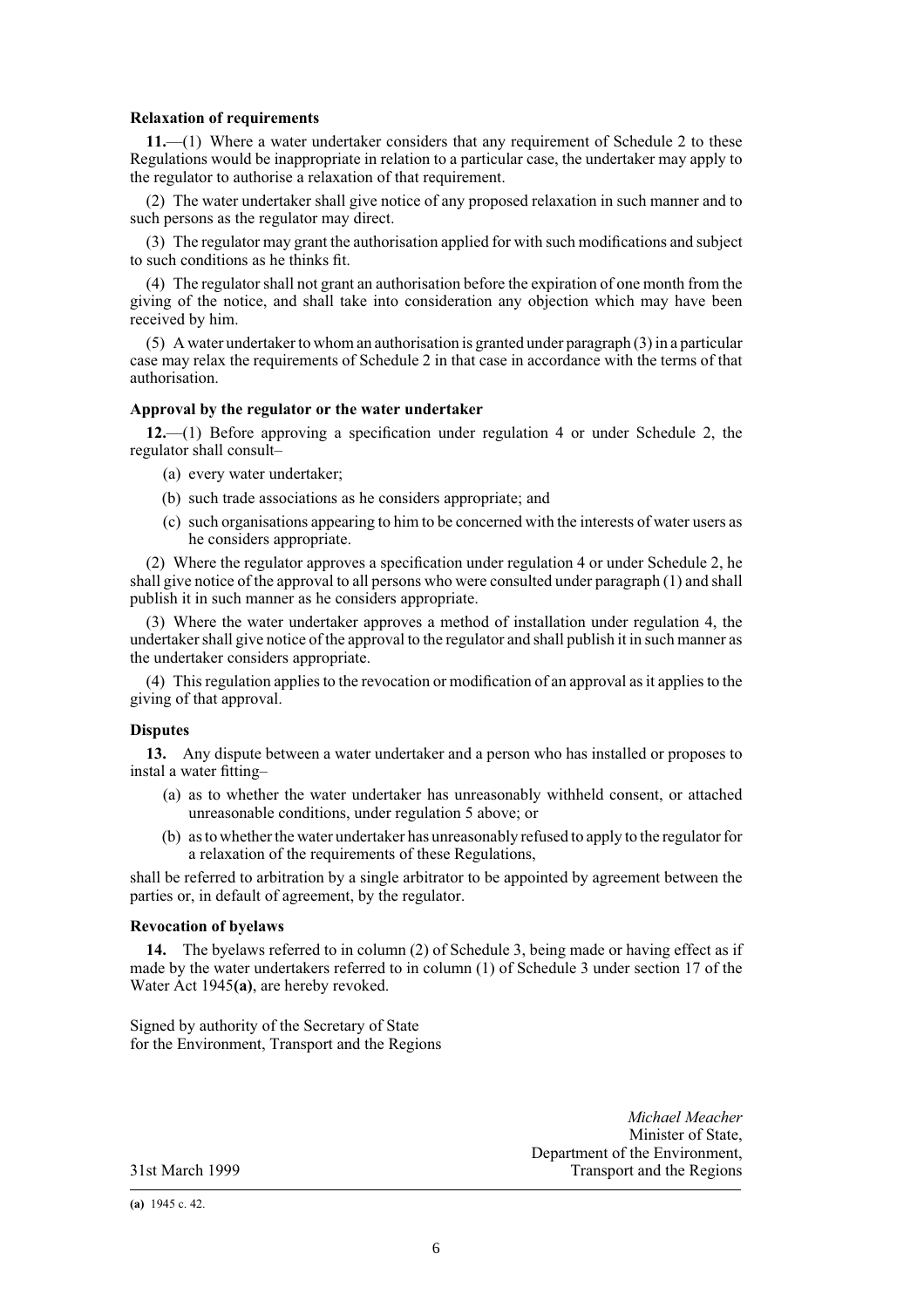Signed by authority of the Secretary of State for Wales

*Jon Owen Jones* Parliamentary Under-Secretary of State, 1st April 1999 Welsh Office

**SCHEDULE 1** Regulation 1

## **FLUID CATEGORIES**

#### **Fluid category 1**

Wholesome water supplied by a water undertaker and complying with the requirements of regulations made under section 67 of the Water Industry Act 1991**(a)**.

#### **Fluid category 2**

Water in fluid category 1 whose aesthetic quality is impaired owing to-

- (a) a change in its temperature, or
- (b) the presence of substances or organisms causing a change in its taste, odour or appearance,

including water in a hot water distribution system.

#### **Fluid category 3**

Fluid which represents a slight health hazard because of the concentration of substances of low toxicity, including any fluid which contains–

- (a) ethylene glycol, copper sulphate solution or similar chemical additives, or
- (b) sodium hypochlorite (chloros and common disinfectants).

#### **Fluid category 4**

Fluid which represents a significant health hazard because of the concentration of toxic substances, including any fluid which contains–

- (a) chemical, carcinogenic substances or pesticides (including insecticides and herbicides), or
- (b) environmental organisms of potential health significance.

#### **Fluid category 5**

Fluid representing a serious health hazard because of the concentration of pathogenic organisms, radioactive or very toxic substances, including any fluid which contains–

- (a) faecal material or other human waste;
- (b) butchery or other animal waste; or
- (c) pathogens from any other source.

## **SCHEDULE 2** Regulation 4(3)

## **REQUIREMENTS FOR WATER FITTINGS**

#### *Interpretation*

**1.** In this Schedule–

"backflow" means flow upstream, that is in a direction contrary to the intended normal direction of flow, within or from a water fitting;

**(a)** 1991 c. 56.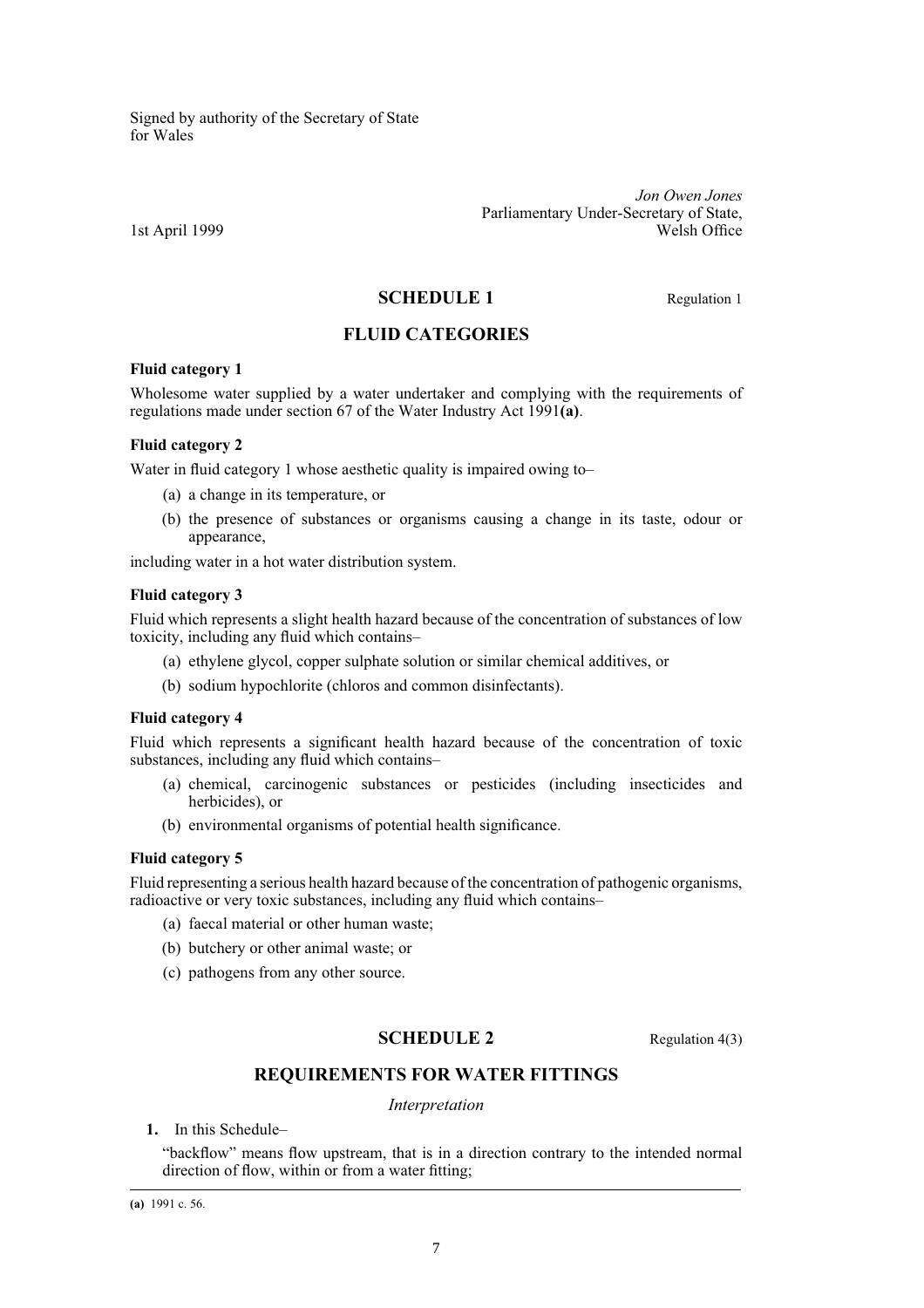"cistern" means a fixed container for holding water at atmospheric pressure;

"combined feed and expansion cistern" means a cistern for supplying cold water to a hot water system without a separate expansion cistern;

"combined temperature and pressure relief valve" means a valve capable of performing the function of both a temperature relief valve and a pressure relief valve;

"contamination" includes any reduction in chemical or biological quality of water due to a change in temperature or the introduction of polluting substances;

"distributing pipe" means any pipe (other than a warning, overflow or flushing pipe) conveying water from a storage cistern, or from hot water apparatus supplied from a cistern and under pressure from that cistern;

"expansion cistern" or "expansion vessel" means a cistern or vessel connected to a water heating system which accommodates the increase in volume of water in the system when the water is heated from cold;

"expansion valve" means a pressure-activated valve designed to release expansion water from an unvented water heating system:

"flushing cistern" means a cistern provided with valve or device for controlling the discharge of the stored water into a water closet pan or urinal;

"overflow pipe" means a pipe from a cistern in which water flows only when the water level in the cistern exceeds a predetermined level;

"pressure relief valve" means a pressure-activated valve which opens automatically at a specified pressure to discharge fluid;

"primary circuit" means an assembly of water fittings in which water circulates between a boiler or other source of heat and a primary heat exchange inside a hot water storage vessel, and includes any space heating system;

"secondary circuit" means an assembly of water fittings in which water circulates in supply pipes or distributing pipes of a hot water storage system;

"secondary system" means an assembly of water fittings comprising the cold feed pipe, any hot water storage vessel, water heater and pipework from which hot water is conveyed to all points of draw-off;

"servicing valve" means a valve for shutting off for the purpose of maintenance or service the flow of water in a pipe connected to a water fitting;

"stopvalve" means a valve, other than a servicing valve, used for shutting off the flow of water in a pipe;

"storage cistern" means a cistern for storing water for subsequent use, not being a flushing cistern;

"temperature relief valve" means a valve which opens automatically at a specified temperature to discharge fluid;

"terminal fitting" means a water outlet device; and

"vent pipe" means a pipe open to the atmosphere which exposes the system to atmospheric pressure at its boundary.

#### *Materials and substances in contact with water*

**2.**—(1) Subject to sub-paragraph (2) below, no material or substance, either alone or in combination with any other material or substance or with the contents of any water fitting of which it forms a part, which causes or is likely to cause contamination of water shall be used in the construction, installation, renewal, repair or replacement of any water fitting which conveys or receives, or may convey or receive, water supplied for domestic or food production purposes.

(2) This requirement does not apply to a water fitting downstream of a terminal fitting supplying wholesome water where–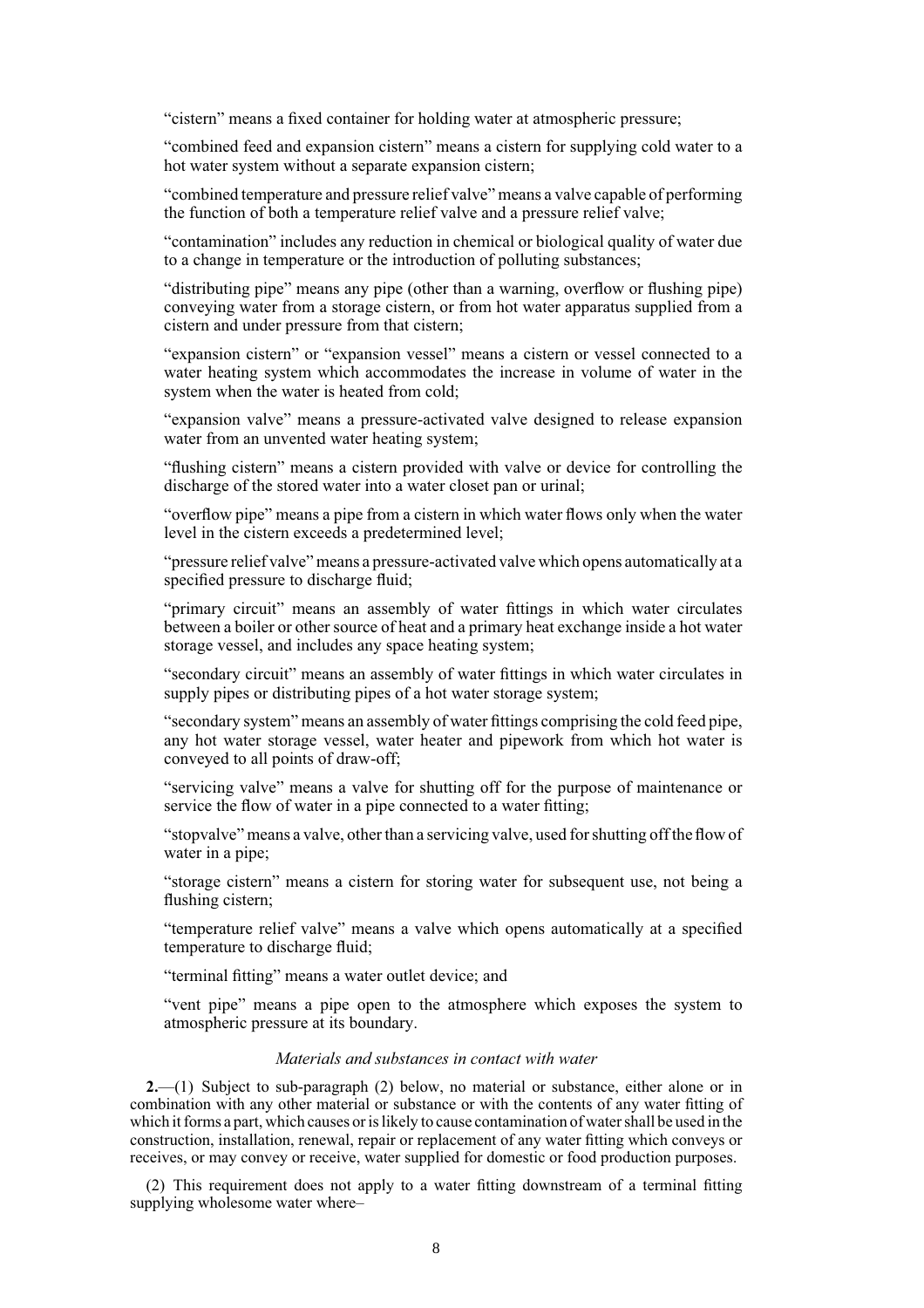- (a) the use to which the water downstream is put does not require wholesome water; and
- (b) a suitable arrangement or device to prevent backflow is installed.

#### *Requirements for water fittings*

- **3.** Every water fitting shall–
	- (a) be immune to or protected from corrosion by galvanic action or by any other process which is likely to result in contamination or waste of water; and
	- (b) be constructed of materials of such strength and thickness as to resist damage from any external load, vibration, stress or settlement, pressure surges, or temperature fluctuation to which it is likely to be subjected.
- **4.** Every water fitting shall–
	- (a) be watertight;
	- (b) be so constructed and installed as to–
		- (i) prevent ingress by contaminants, and
		- (ii) inhibit damage by freezing or any other cause;
	- (c) be so installed as to minimise the risk of permeation by, or deterioration from contact with, any substance which may cause contamination; and
	- (d) be adequately supported.

**5.** Every water fitting shall be capable of withstanding an internal water pressure not less than  $1\frac{1}{2}$  times the maximum pressure to which that fitting is designed to be subjected in operation.

**6.** No water fitting shall be installed, connected or used which is likely to have a detrimental effect on the quality or pressure of water in a water main or other pipe of a water undertaker.

**7.**—(1) No water fitting shall be embedded in any wall or solid floor.

(2) No fitting which is designed to be operated or maintained, whether manually or electronically, or which consists of a joint, shall be a concealed water fitting.

(3) Any concealed water fitting or mechanical backflow prevention device, not being a terminal fitting, shall be made of gunmetal, or another material resistant to dezincification.

(4) Any water fitting laid below ground level shall have a depth of cover sufficient to prevent water freezing in the fitting.

(5) In this paragraph "concealed water fitting" means a water fitting which–

- (a) is installed below ground;
- (b) passes through or under any wall, footing or foundation;
- (c) is enclosed in any chase or duct; or
- (d) is in any other position which is inaccessible or renders access difficult.

#### *Water system design and installation*

**8.** No water fitting shall be installed in such a position, or pass through such surroundings, that it is likely to cause contamination or damage to the material of the fitting or the contamination of water supplied by the water undertaker.

**9.** Any pipe supplying cold water for domestic purposes to any tap shall be so installed that, so far as is reasonably practicable, the water is not warmed above  $25^{\circ}$ C.

**10.**—(1) Every supply pipe or distributing pipe providing water to separate premises shall be fitted with a stopvalve conveniently located to enable the supply to those premises to be shut off without shutting off the supply to any other premises.

(2) Where a supply pipe or distributing pipe provides water in common to two or more premises, it shall be fitted with a stopvalve to which each occupier of those premises has access.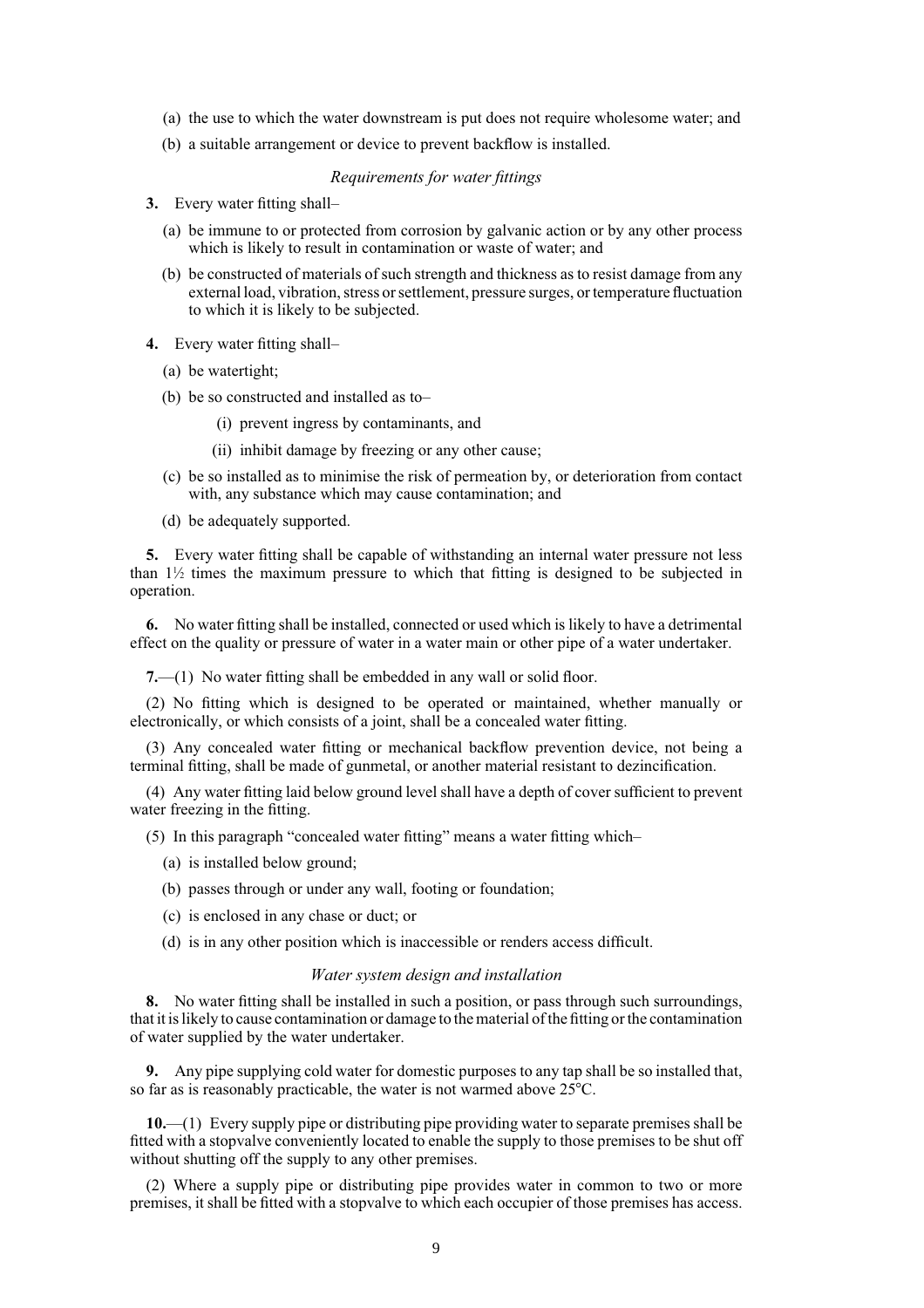**11.** Water supply systems shall be capable of being drained down and be fitted with an adequate number of servicing valves and drain taps so as to minimize the discharge of water when water fittings are maintained or replaced. A sufficient number of stopvalves shall be installed for isolating parts of the pipework.

**12.**—(1) The water system shall be capable of withstanding an internal water pressure not less than  $1/2$  times the maximum pressure to which the installation or relevant part is designed to be subjected in operation ("the test pressure").

- (2) This requirement shall be deemed to be satisfied–
	- (a) in the case of a water system that does not include a pipe made of plastics, where–
		- (i) the whole system is subjected to the test pressure by pumping, after which the test continues for one hour without further pumping;
		- (ii) the pressure in the system is maintained for one hour; and
		- (iii) there is no visible leakage throughout the test;
	- (b) in any other case, where either of the following tests is satisfied–

| <b>TEST A</b>                                    | <b>TEST B</b>                                    |
|--------------------------------------------------|--------------------------------------------------|
| (i) the whole system is subjected to the test    | (i) the whole system is subjected to the test    |
| pressure by pumping for 30 minutes,              | pressure by pumping for 30 minutes,              |
| after which the test continues for 90            | after which the pressure is noted and the        |
| minutes without further pumping;                 | test continues for 150 minutes without           |
| (ii) the pressure is reduced to one third of the | further pumping;                                 |
| test pressure after 30 minutes;                  | (ii) the drop in pressure is less than 0.6 bar   |
| (iii) the pressure does not drop below one       | (60kPa) after the following 30 minutes,          |
| third of the test pressure over the              | or 0.8 bar (80kPa) after the following           |
| following 90 minutes; and                        | 150 minutes; and                                 |
| (iv) there is no visible leakage throughout the  | (iii) there is no visible leakage throughout the |
| test.                                            | test.                                            |

**13.** Every water system shall be tested, flushed and where necessary disinfected before it is first used.

#### *Prevention of cross connection to unwholesome water*

**14.**—(1) Any water fitting conveying–

- (a) rain water, recycled water or any fluid other than water supplied by a water undertaker; or
- (b) any fluid that is not wholesome water;

shall be clearly identified so as to be easily distinguished from any supply pipe or distributing pipe.

(2) No supply pipe, distributing pipe or pump delivery pipe drawing water from a supply pipe or distributing pipe shall convey, or be connected so that it can convey, any fluid falling within sub-paragraph (1).

#### *Backflow prevention*

**15.**—(1) Subject to the following provisions of this paragraph, every water system shall contain an adequate device or devices for preventing backflow of fluid from any appliance, fitting or process from occurring.

(2) Paragraph (1) does not apply to–

- (a) a water heater where the expanded water is permitted to flow back into a supply pipe, or
- (b) a vented water storage vessel supplied from a storage cistern,

where the temperature of the water in the supply pipe or the cistern does not exceed  $25^{\circ}$ C.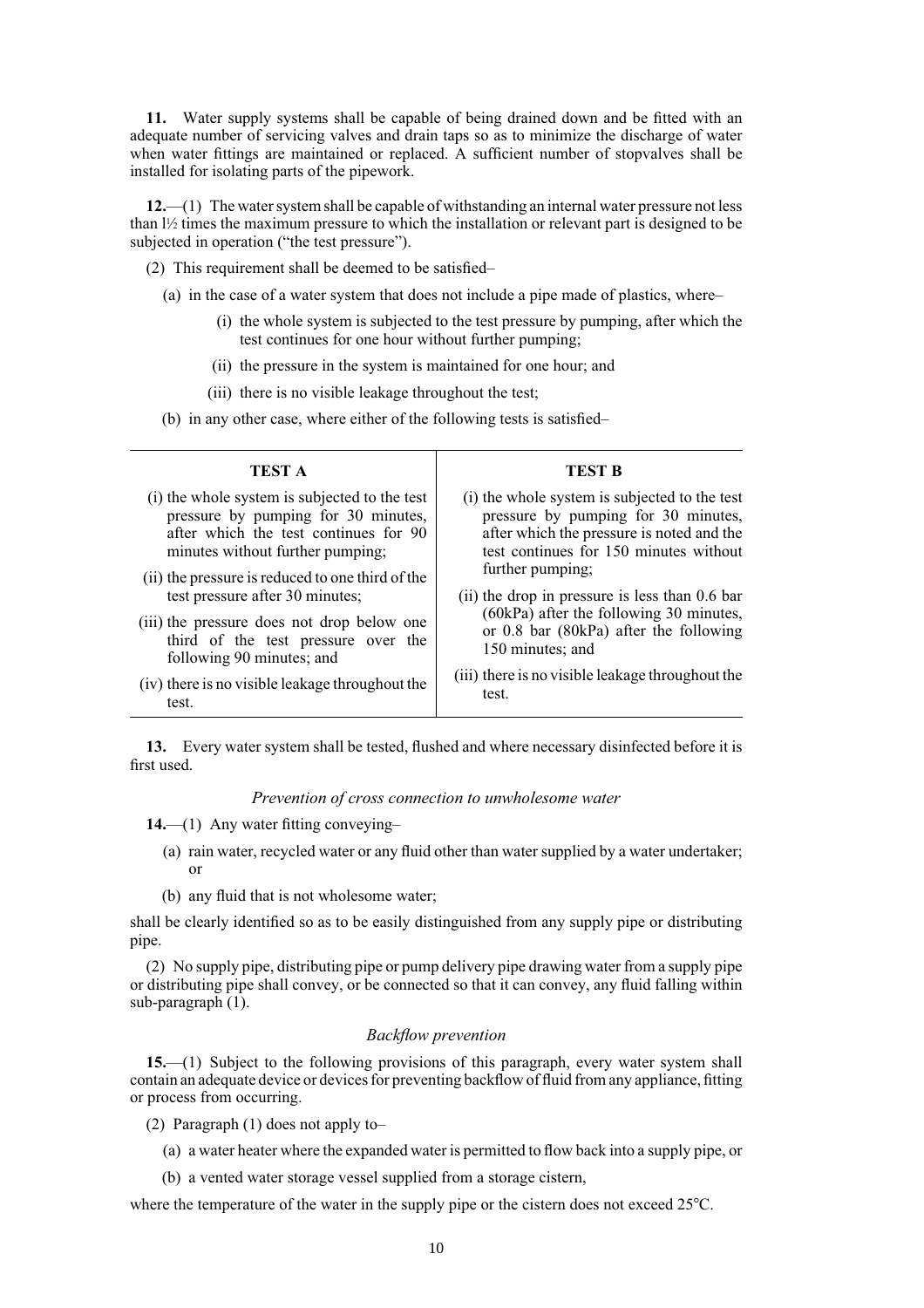(3) The device used to prevent backflow shall be appropriate to the highest applicable fluid category to which the fitting is subject downstream before the next such device.

(4) Backflow prevention shall be provided on any supply pipe or distributing pipe–

- (a) where it is necessary to prevent backflow between separately occupied premises, or
- (b) where the water undertaker has given notice for the purposes of this Schedule that such prevention is needed for the whole or part of any premises.

(5) A backflow prevention device is adequate for the purposes of paragraph (1) if it is in accordance with a specification approved by the regulator for the purposes of this Schedule.

#### *Cold water services*

**16.**—(1) Every pipe supplying water connected to a storage cistern shall be fitted with an effective adjustable valve capable of shutting off the inflow of water at a suitable level below the overflowing level of the cistern.

(2) Every inlet to a storage cistern, combined feed and expansion cistern, WC flushing cistern or urinal flushing cistern shall be fitted with a servicing value on the inlet pipe adjacent to the cistern.

(3) Every storage cistern, except one supplying water to the primary circuit of a heating system, shall be fitted with a servicing valve on the outlet pipe.

(4) Every storage cistern shall be fitted with–

- (a) an overflow pipe, with a suitable means of warning of an impending overflow, which excludes insects;
- (b) a cover positioned so as to exclude light and insects; and
- (c) thermal insulation to minimize freezing or undue warming.

(5) Every storage cistern shall be so installed as to minimize the risk of contamination of stored water. The cistern shall be of an appropriate size, and the pipe connections to the cistern shall be so positioned, as to allow free circulation and to prevent areas of stagnant water from developing.

#### *Hot water services*

**17.**—(1) Every unvented water heater, not being an instantaneous water heater with a capacity not greater than 15 litres, and every secondary coil contained in a primary system shall–

- (a) be fitted with a vent pipe, a temperature control device, a temperature relief device and a combined temperature pressure and relief valve; or
- (b) be capable of accommodating expansion within the secondary hot water system.

(2) An expansion valve shall be fitted with provision to ensure that water is discharged in a correct manner in the event of a malfunction of the expansion vessel or system.

**18.** Appropriate vent pipes, temperature control devices and combined temperature pressure and relief valves shall be provided to prevent the temperature of the water within a secondary hot water system from exceeding 100°C.

**19.** Discharges from temperature relief valves, combined temperature pressure and relief valves and expansion valves shall be made in a safe and conspicuous manner.

**20.**—(1) No vent pipe from a primary circuit shall determine over a storage cistern containing wholesome water for domestic supply or for supplying water to a secondary system.

(2) No vent pipe from a secondary circuit shall terminate over any combined feed and expansion cistern connection to a primary circuit.

**21.** Every expansion cistern or expansion vessel, and every cold water combined feed and expansion cistern connected to a primary circuit, shall be such as to accommodate any expansion water from that circuit during normal operation.

**22.**—(1) Every expansion valve, temperature relief valve or combined temperature and pressure relief valve connected to any fitting or appliance shall close automatically after a discharge of water.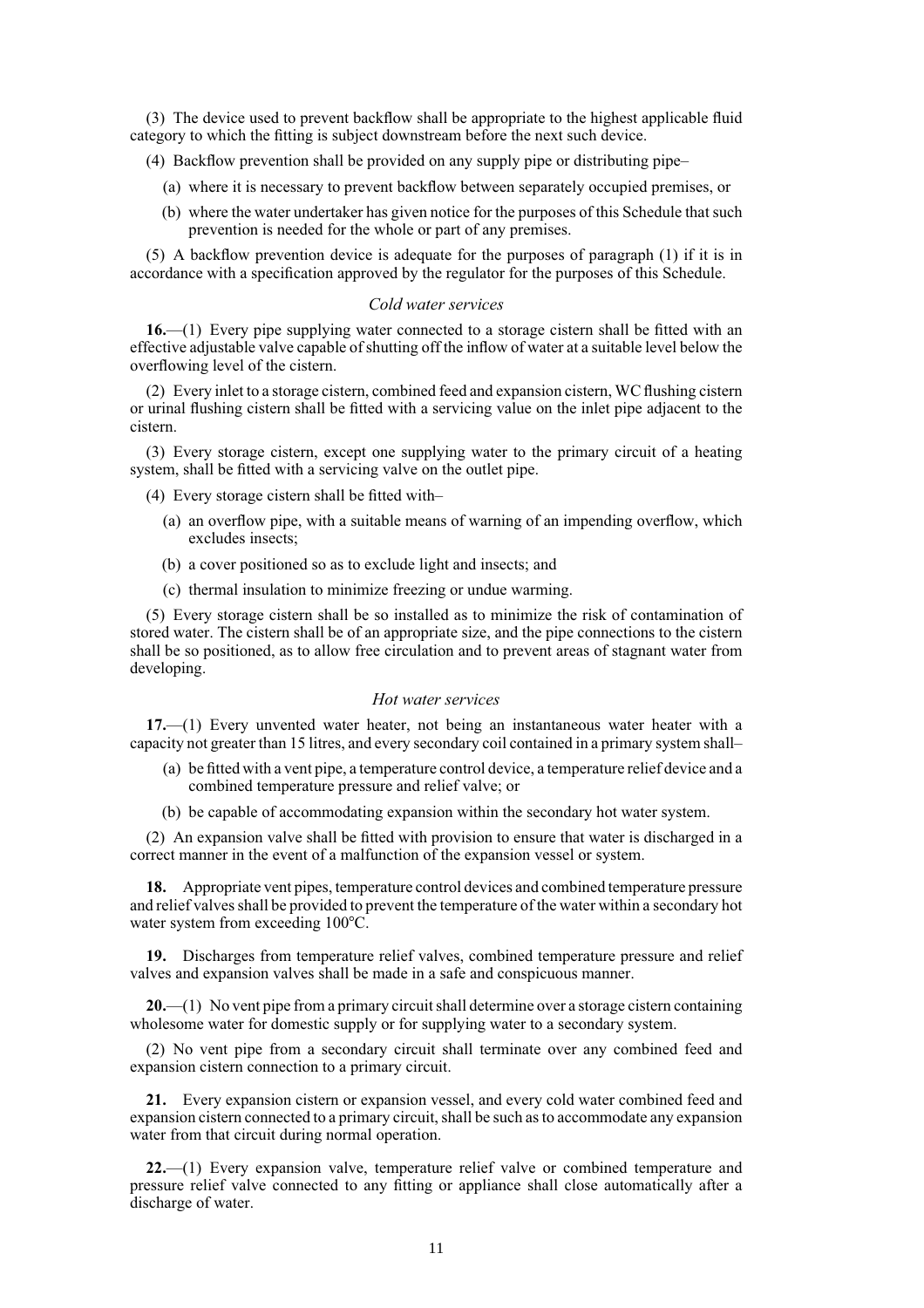- (2) Every expansion valve shall–
	- (a) be fitted on the supply pipe close to the hot water vessel and without any intervening valves; and
	- (b) only discharge water when subjected to a water pressure of not less than 0.5 bar (50 kPa) above the pressure to which the hot water vessel is, or is likely to be, subjected in normal operation.

**23.**—(1) A temperature relief valve or combined temperature and pressure relief valve shall be provided on every unvented hot water storage vessel with a capacity greater than 15 litres.

- (2) The valve shall–
	- (a) be located directly on the vessel in an appropriate location, and have a sufficient discharge capacity, to ensure that the temperature of the stored water does not exceed  $100^{\circ}$ C; and
	- (b) only discharge water at below its operating temperature when subjected to a pressure of not less than 0.5 bar (50 kPa) in excess of the greater of the following–
		- (i) the maximum working pressure in the vessel in which it is fitted, or
		- (ii) the operating pressure of the expansion valve.

(3) In this paragraph "unvented hot water storage vessel" means a hot water storage vessel that does not have a vent pipe to the atmosphere.

**24.** No supply pipe or secondary circuit shall be permanently connected to a closed circuit for filling a heating system unless it incorporates a backflow prevention device in accordance with a specification approved by the regulator for the purposes of this schedule.

#### *WC's, flushing devices and urinals*

**25.**—(1) Subject to the following provisions of this paragraph–

- (a) every water closet pan shall be supplied with water from a flushing cistern, pressure flushing cistern or pressure flushing valve, and shall be so made and installed that after normal use its contents can be cleared effectively by a single flush of water, or, where the installation is designed to receive flushes of different volumes, by the largest of those flushes;
- (b) no pressure flushing valve shall be installed–
	- (i) in a house, or
	- (ii) in any building not being a house where a minimum flow rate of 1.2 litres per second cannot be achieved at the appliance;
- (c) where a pressure flushing valve is connected to a supply pipe or distributing pipe, the flushing arrangement shall incorporate a backflow prevention device consisting of a permanently vented pipe interrupter located not less than 300mm above the spillover level of the WC pan or urinal;
- (d) no flushing device installed for use with a WC pan shall give a single flush exceeding 6 litres;
- (e) no flushing device designed to give flushes of different volumes shall have a lesser flush exceeding two-thirds of the largest flush volume;
- (f) every flushing cistern, other than a pressure flushing cistern, shall be clearly marked internally with an indelible line to show the intended volume of flush, together with an indication of that volume;
- (g) a flushing device designed to give flushes of different volumes–
	- (i) shall have a readily discernible method of actuating the flush at different volumes; and
	- (ii) shall have instructions, clearly and permanently marked on the cistern or displayed nearby, for operating it to obtain the different volumes of flush;
- (h) every flushing cistern, not being a pressure flushing cistern or a urinal cistern, shall be fitted with a warning pipe or with a no less effective device;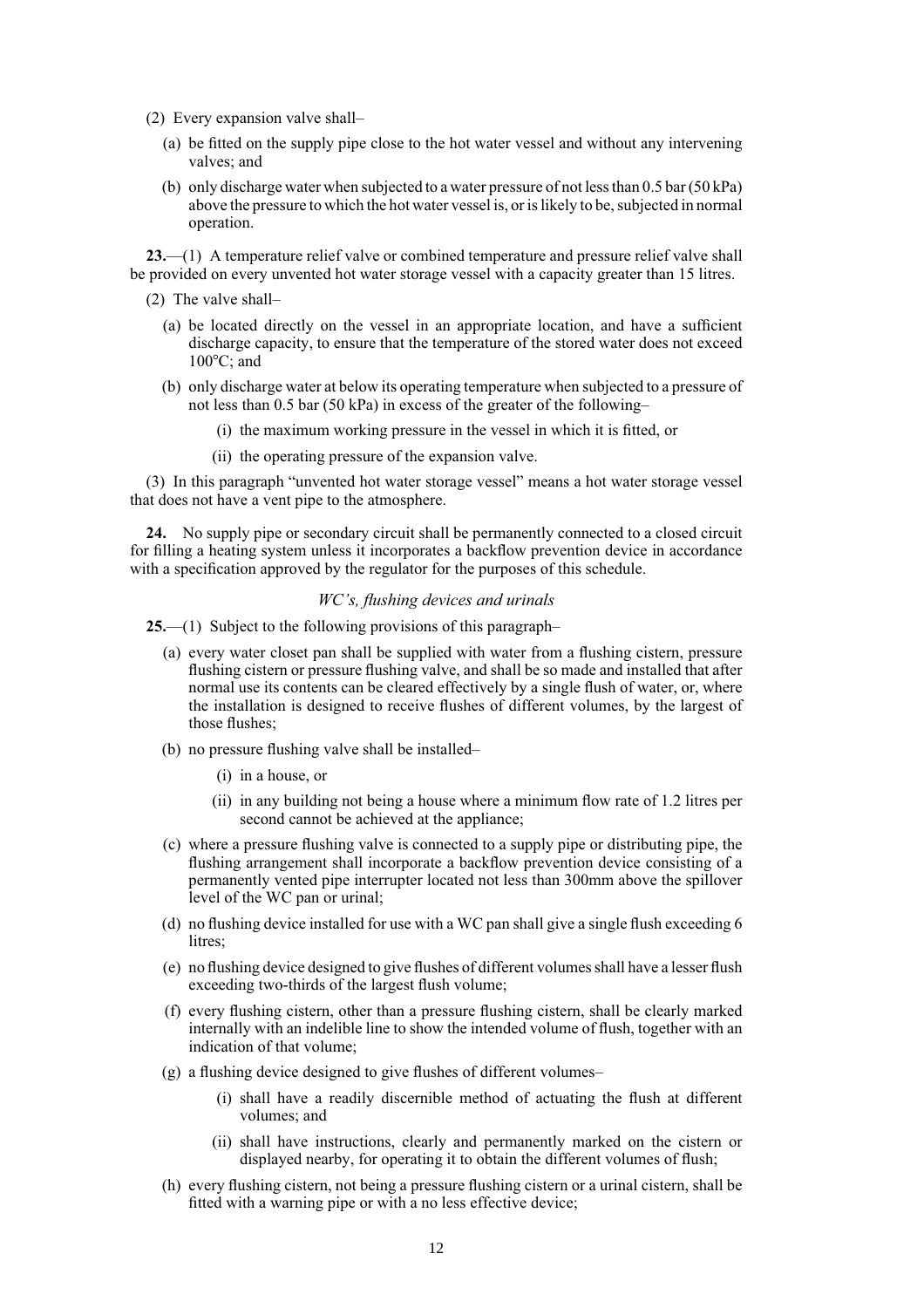- (i) every urinal that is cleared by water after use shall be supplied with water from a flushing device which–
	- (i) in the case of a flushing cistern, is filled at a rate suitable for the installation;
	- (ii) in all cases, is designed or adapted to supply no more water than is necessary for effective flow over the internal surface of the urinal and for replacement of the fluid in the trap; and
- (j) except in the case of a urinal which is flushed manually, or which is flushed automatically by electronic means after use, every pipe which supplies water to a flushing cistern or trough used for flushing a urinal shall be fitted with an isolating valve controlled by a time switch and a lockable isolating valve, or with some other equally effective automatic device for regulating the periods during which the cistern may fill.

(2) Every water closet, and every flushing device designed for use with a water closet, shall comply with a specification approved by the regulator for the purposes of this Schedule.

(3) The requirements of sub-paragraphs (1) and (2) do not apply where faeces or urine are disposed of through an appliance that does not solely use fluid to remove the contents.

- (4) The requirement in sub-paragraph  $(1)(i)$  shall be deemed to be satisfied–
	- (a) in the case of an automatically operated flushing cistern servicing urinals which is filled with water at a rate not exceeding-
		- (i) 10 litres per hour for a cistern serving a single urinal;
		- (ii) 7.5 litres per hour per urinal bowl or stall, or, as the case may be, for each 700mm width of urinal slab, for a cistern serving two or more urinals;
	- (b) in the case of a manually or automatically operated pressure flushing valve used for flushing urinals which delivers not more than 1.5 litres per bowl or position each time the device is operated.

(5) Until 1st January 2001 paragraphs (1)(a) and (d) shall have effect as if they provided as follows–

- "(a) every water closet pan shall be supplied with water from a flushing cistern or trough of the valveless type which incorporates siphonic apparatus;"
- "(d) no flushing device installed for use with a WC pan shall give a single flush exceeding 7.5 litres;".

(6) Notwithstanding sub-paragraph (1)(d) a flushing cistern installed before 1st July 1999 may be replaced by a cistern which delivers a similar volume and which may be either single flush or dual flush; but a single flush cistern may not be so replaced by a dual flush cistern.

(7) In this paragraph–

"pressure flushing cistern" means a WC flushing device that utilises the pressure of water within the cistern supply pipe to compress air and increase the pressure of water available for flushing a WC pan;

"pressure flushing valve" means a self-closing valve supplied with water directly from a supply pipe or a distributing pipe which when activated will discharge a pre-determined flush volume;

"trap" means a pipe fitting, or part of a sanitary appliance, that retains liquid to prevent the passage of foul air; and

"warning pipe" means an overflow pipe whose outlet is located in a position where the discharge of water can readily be seen.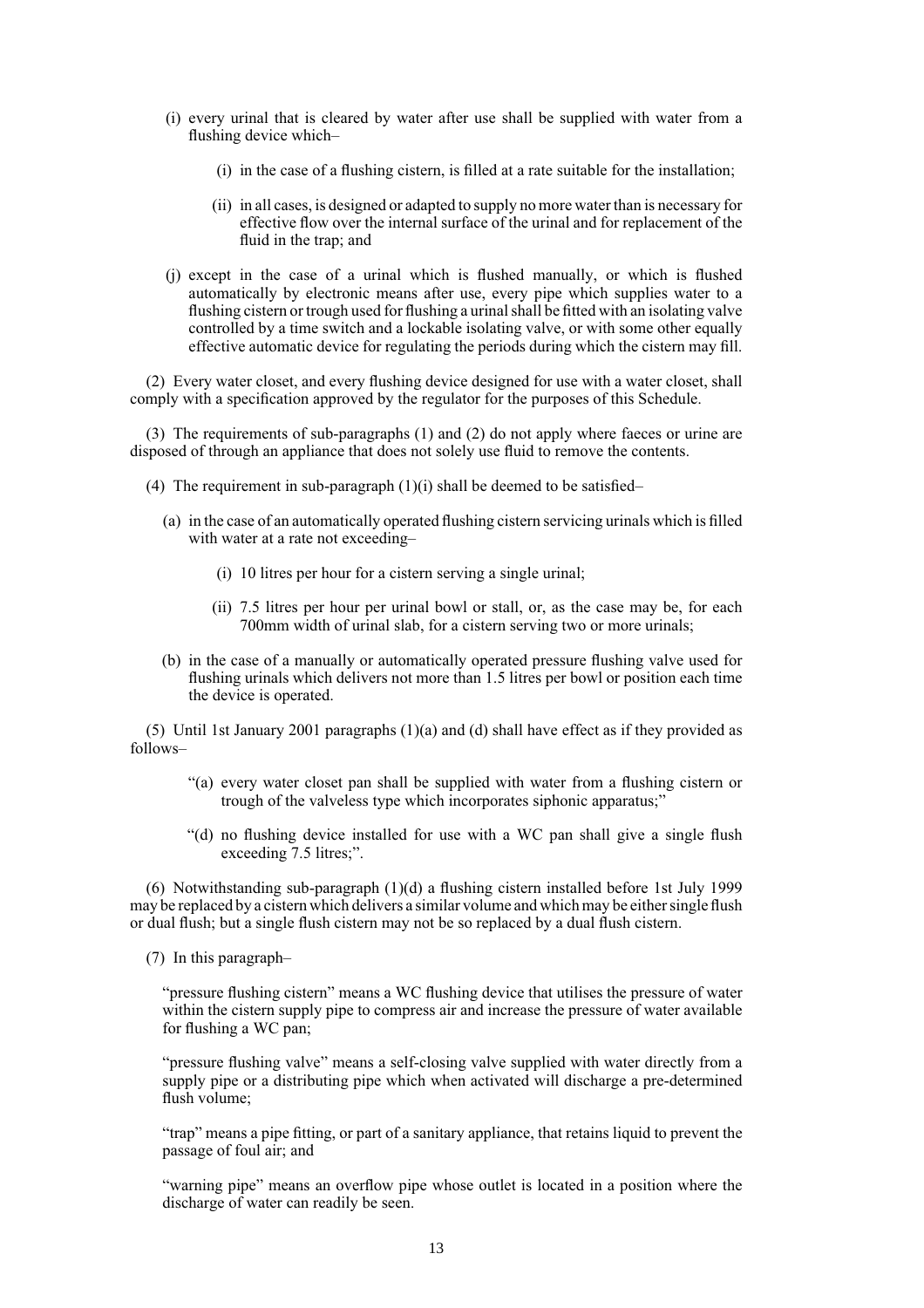#### *Baths, sinks, showers and taps*

**26.** All premises supplied with water for domestic purposes shall have at least one tap conveniently situated for the drawing of drinking water.

**27.** A drinking water tap shall be supplied with water from–

- (a) a supply pipe;
- (b) a pump delivery pipe drawing water from a supply pipe; or
- (c) a distributing pipe drawing water exclusively from a storage cistern supplying wholesome water.

**28.**—(1) Subject to paragraph (2), every bath, wash basin, sink or similar appliance shall be provided with a watertight and readily accessible plug or other device capable of closing the waste outlet.

- (2) This requirement does not apply to–
	- (a) an appliance where the only taps provided are spray taps;
	- (b) a washing trough or wash basin whose waste outlet is incapable of accepting a plug and to which water is delivered at a rate not exceeding 0.06 litres per second exclusively from a fitting designed or adapted for that purpose;
	- (c) a wash basin or washing trough fitted with self-closing taps;
	- (d) a shower bath or shower tray;
	- (e) a drinking water fountain or similar facility; or
	- (f) an appliance which is used in medical, dental or veterinary premises and is designed or adapted for use with an unplugged outlet.

#### *Washing machines, dishwashers and other appliances*

**29.**—(1) Subject to paragraph (2), clothes washing machines, clothes washer-driers and dishwashers shall be economical in the use of water.

(2) The requirements of this paragraph shall be deemed to be satisfied in the case of machines having a water consumption per cycle of not greater than the following–

- (a) for domestic horizontal axis washing machines, 27 litres per kilogram of washload for a standard 60°C cotton cycle;
- (b) for domestic washer-driers, 48 litres per kilogram of washload for a standard 60°C cotton cycle;
- (c) for domestic dishwashers, 4.5 litres per place setting.

#### *Water for outside use*

**30.** Every pipe which conveys water to a drinking vessel for animals or poultry shall be fitted with–

- (a) a float-operated valve, or some other no less effective device to control the inflow of water, which is–
	- (i) protected from damage and contamination; and
	- (ii) prevents contamination of the water supply; and
- (b) a stopvalve or servicing valve as appropriate.

**31.** Every pond, fountain or pool shall have an impervious lining or membrane to prevent the leakage or seepage of water.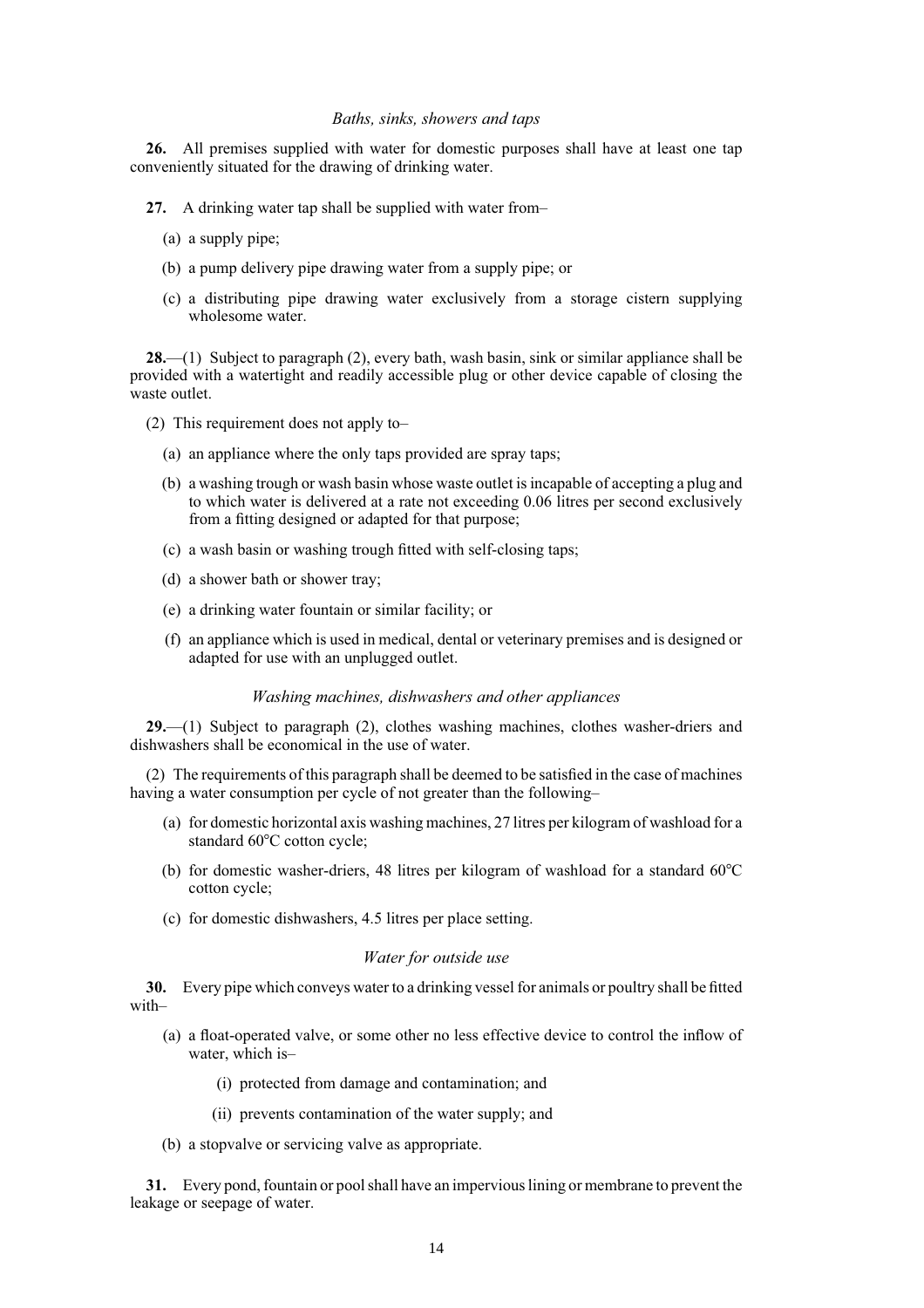# **SCHEDULE 3** Regulation 14

| Water undertaker<br>(1)                      | <b>Byelaws</b><br>(2)                                                     |
|----------------------------------------------|---------------------------------------------------------------------------|
| Anglian Water Services Ltd.                  | The byelaws made on 1st October 1987.                                     |
| Bournemouth and West Hampshire Water<br>plc. | The byelaws made on 14th January 1987.                                    |
| Bristol Water plc.                           | The byelaws made on 23rd February 1987.                                   |
| Cambridge Water plc.                         | The byelaws made on 29th January 1987.                                    |
| Dee Valley Water plc.                        | (a) the byelaws made on 30th March 1987<br>by the Chester Water Company;  |
|                                              | (b) the byelaws made on 3rd January 1988<br>by the Wrexham Water Company. |
| Dwr Cymru Cyfyngedig.                        | The byelaws made on 6th December 1988.                                    |
| Essex & Suffolk Water plc.                   | The byelaws made on 1st May 1987.                                         |
| Folkestone & Dover Water Services Ltd.       | The byelaws made on 27th March 1987.                                      |
| Hartlepool Water plc.                        | The byelaws made on 20th March 1987.                                      |
| Mid Kent Water plc.                          | The byelaws made on 24th March 1987.                                      |
| North Surrey Water Ltd.                      | The byelaws made on 26th February 1987.                                   |
| North West Water Ltd.                        | The byelaws made on 12th March 1987.                                      |
| Northumbrian Water Ltd.                      | The byelaws made on 7th April 1987.                                       |
| Portsmouth Water plc.                        | The byelaws made on 26th February 1987.                                   |
| Severn Trent Water Ltd.                      | The byelaws made on 13th March 1987.                                      |
| South Staffordshire Water plc.               | The byelaws made on 18th March 1987.                                      |
| South East Water Ltd.                        | The byelaws made on 9th March 1987.                                       |
| South West Water Services Ltd.               | The byelaws made on 8th April 1987.                                       |
| Southern Water Services Ltd.                 | The byelaws made on 2nd April 1987.                                       |
| Sutton and East Surrey Water plc.            | The byelaws made on 13th March 1987.                                      |
| Tendring Hundred Water Services Ltd.         | The byelaws made on 31st March 1987.                                      |
| Thames Water Utilities Ltd.                  | The byelaws made on 3rd April 1987.                                       |
| Three Valleys Water Services plc.            | The byelaws made on 24th March 1987.                                      |
| Wessex Water Services Ltd.                   | The byelaws made on 16th January 1987.                                    |
| York Waterworks plc.                         | The byelaws made on 11th March 1987.                                      |
| Yorkshire Water Services Ltd.                | The byelaws made on 17th March 1987.                                      |

## **BYELAWS REVOKED**